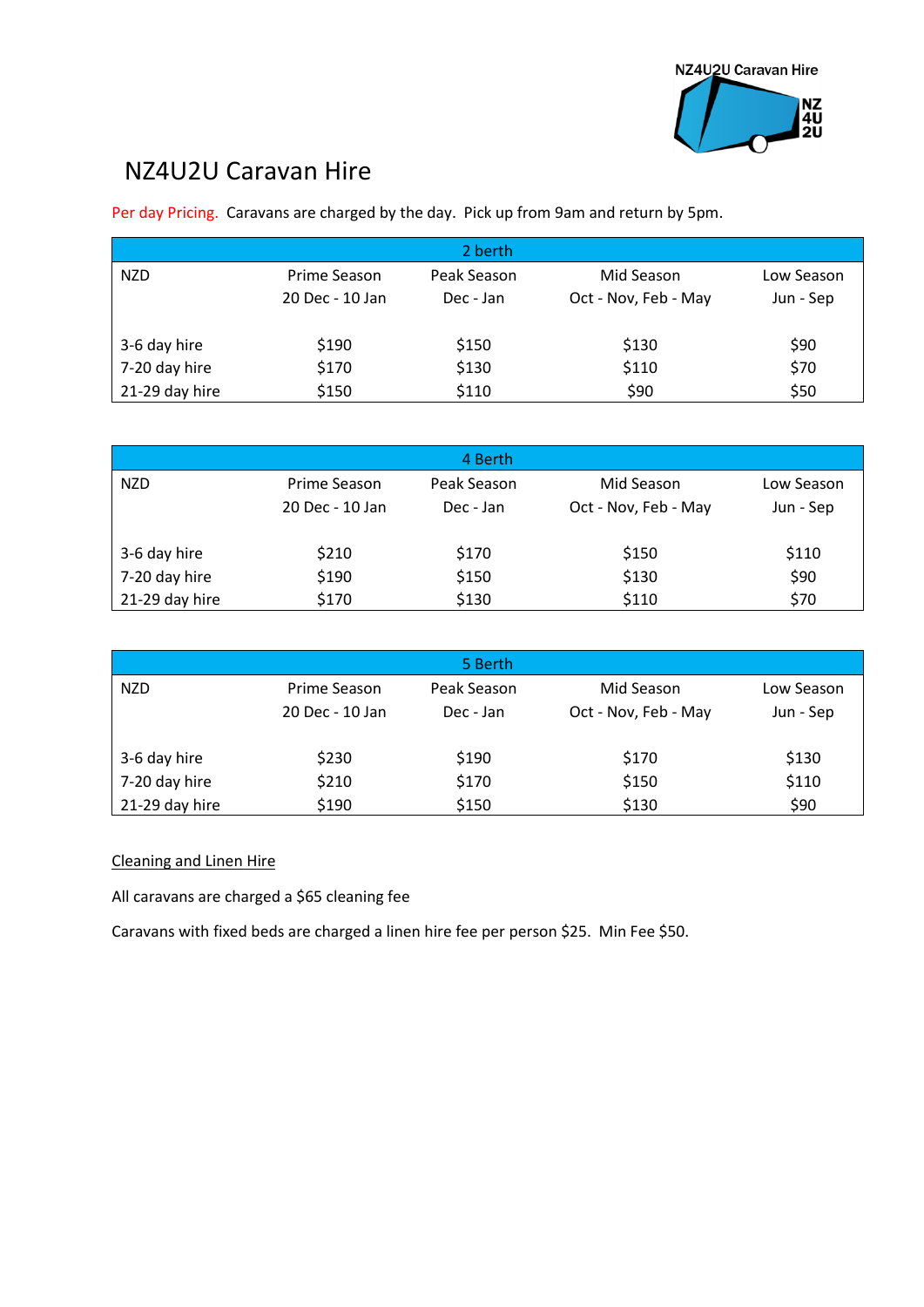

## Extras

Your caravan generally comes kitted out with everything you need for a caravan holiday. However, there are some extras that might make your holiday easier.

| Direct hose adapter                         | One off   | \$30  | Instead of using a tank which needs to<br>be refilled you can get an adapter which<br>allows you to plug directly into a<br>standard hose fitting.                                                                       |
|---------------------------------------------|-----------|-------|--------------------------------------------------------------------------------------------------------------------------------------------------------------------------------------------------------------------------|
| Electrical adapter to fit a house<br>supply | One off   | \$25  | The caravan comes with an electrical<br>cable to plug into a caravan plug.<br>Sometimes you might be staying<br>somewhere where you need to plug into<br>a standard house supply. This adapter<br>allows you to do this. |
| <b>Wing Mirror</b>                          | One off   | \$15  | Wing mirror extender to fit on the wing<br>mirrors of your car to improve visibility.                                                                                                                                    |
| Non NZ Drivers Licence                      | Per Day   | \$20  | Surcharge if you do not have a Current<br>NZ drivers licence.                                                                                                                                                            |
| Wifi                                        | Per Month | \$130 | \$100gb modem. Use beyond the 100gb<br>will be charged at the over use charge<br>rate.                                                                                                                                   |
| <b>Additional Water Tank</b>                | One off   | \$20  | The caravan comes with a 50L water<br>tank. If you would like an additional<br>tank this is available as an extra.                                                                                                       |
| Gas Bottle refill                           | One off   | \$35  | Your gas bottle should be returned full.<br>If you would like us to arrange the refill<br>of your gas bottle.                                                                                                            |
| Camping Chair                               | One off   | \$12  | Camping chairs.                                                                                                                                                                                                          |
| <b>Beach Towel</b>                          | One off   | \$8   | Single beach towel.                                                                                                                                                                                                      |
| <b>BBQ</b>                                  | One off   | \$40  | Portable gas BBQ.                                                                                                                                                                                                        |
| Picnic Blanket                              | One off   | \$10  | Picnic Blanket.                                                                                                                                                                                                          |
| Cot Extender                                | One-off   | \$25  | Rail that goes up the side of the couch to<br>act as a barrier                                                                                                                                                           |
| <b>Bike Rack</b>                            | One-off   | \$25  | Bike rack to go on the roof of the car                                                                                                                                                                                   |
| Change of Hitch                             | One-off   | \$100 | Change hitch to fit 50mm tow ball                                                                                                                                                                                        |
| <b>TV Screen</b>                            | One off   | \$50  | 12 volt TV screen for use with DVD or<br>USB inputs. This TV does not pick up<br>conventional TV.                                                                                                                        |